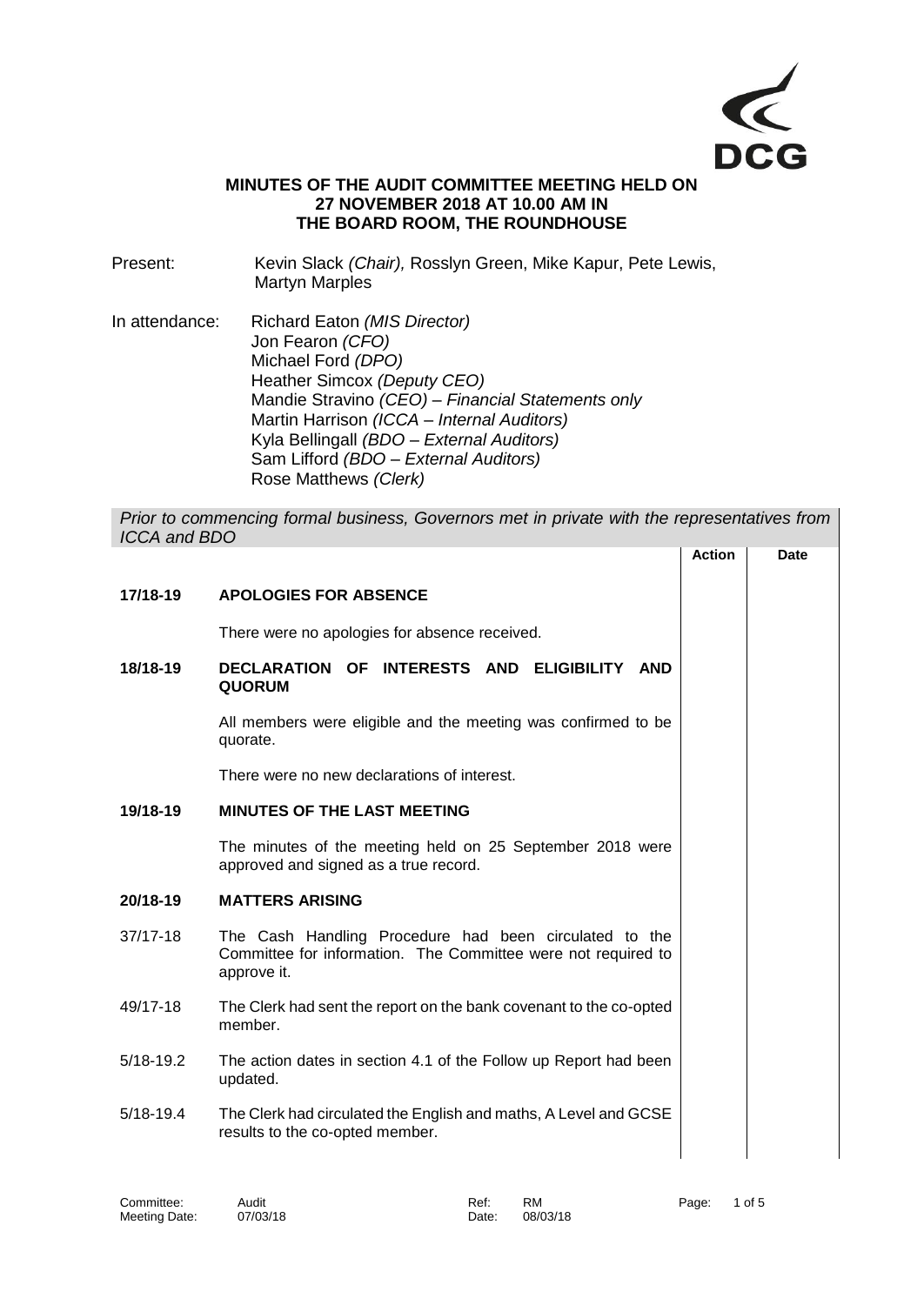| 21/18-19   | <b>INTERNAL ASSURANCE</b><br>2017-18                                                                                                                                                                                                                                                                                                                                                                                                                                                                               |              |          |
|------------|--------------------------------------------------------------------------------------------------------------------------------------------------------------------------------------------------------------------------------------------------------------------------------------------------------------------------------------------------------------------------------------------------------------------------------------------------------------------------------------------------------------------|--------------|----------|
| 21/18-19.1 | FINAL INTERNAL AUDIT ANNUAL REPORT                                                                                                                                                                                                                                                                                                                                                                                                                                                                                 |              |          |
|            | Martin Harrison, of Internal Auditors, ICCA, presented the Final<br>Internal Audit Annual Report. Committee members noted the draft<br>report had been discussed in detail at the previous meeting.                                                                                                                                                                                                                                                                                                                |              |          |
|            | ACTION: The Committee recommended the Final Internal<br>Audit Annual Report to the Corporation at its meeting on 17<br>December 2018.                                                                                                                                                                                                                                                                                                                                                                              |              |          |
| 21/18-19.2 | <b>2018-19 ASSURANCE PLAN PROGRESS</b>                                                                                                                                                                                                                                                                                                                                                                                                                                                                             |              |          |
|            | Internal Audit visits were progressing and reports on 16-19<br>Curriculum Efficiency and Student Progression and Intervention<br>would be available for the next meeting.                                                                                                                                                                                                                                                                                                                                          |              |          |
|            | <b>FINAL 2018-19 INTERNAL AUDIT PLAN</b>                                                                                                                                                                                                                                                                                                                                                                                                                                                                           |              |          |
|            | Martin Harrison, of Internal Auditors, ICCA, shared the final 2018-<br>19 Internal Audit Plan, the draft version of which had been<br>presented at the previous meeting. A number of days had been<br>reallocated to other areas of the College in light of the planned<br>merger with Bilborough Sixth Form College not taking place. The<br>revised plan was identified on pages 6 and 7 of the report.                                                                                                          |              |          |
|            | The Deputy CEO said the final quality data had been received as<br>the final return had been submitted. The Clerk would send on to<br>the Internal Auditors to include in the report.                                                                                                                                                                                                                                                                                                                              | <b>Clerk</b> | 27/11/18 |
|            | Mike Kapur questioned the internal audit resource for the accuracy<br>of data capture. The Deputy CEO confirmed the mock funding<br>audit looked at that annually, they were scheduled for both 16-19<br>Study Programmes and 19+ AEB & Apprenticeships in February.<br>Mike asked if the audits would have identified some of the errors<br>highlighted in the press with regard to failing colleges and training<br>providers. The Director of MIS said it would have picked up some<br>but not necessarily all. |              |          |
|            | The Deputy CEO explained the wider approach for providing the<br>Audit Committee with assurance. By carrying out a number of<br>different audits across the different funding streams, they should<br>provide overall assurance. There is no requirement to have an<br>internal audit service and the College have opted to keep this and<br>to have a mock funding audit. Other mechanism for providing<br>assurance were discussed.                                                                              |              |          |
|            | Rosslyn Green questioned the reduction of the apprenticeship<br>achievement rate. It was confirmed that the final figure had<br>increased to 68%. The Director of MIS explained this was a<br>retention issue due to the length on programme. Changes in the<br>methodology also affected that - a record that never completed<br>and a break where a learner does not return wre all counted under<br>the methodology, which were not under the previous funding<br>guidance.                                     |              |          |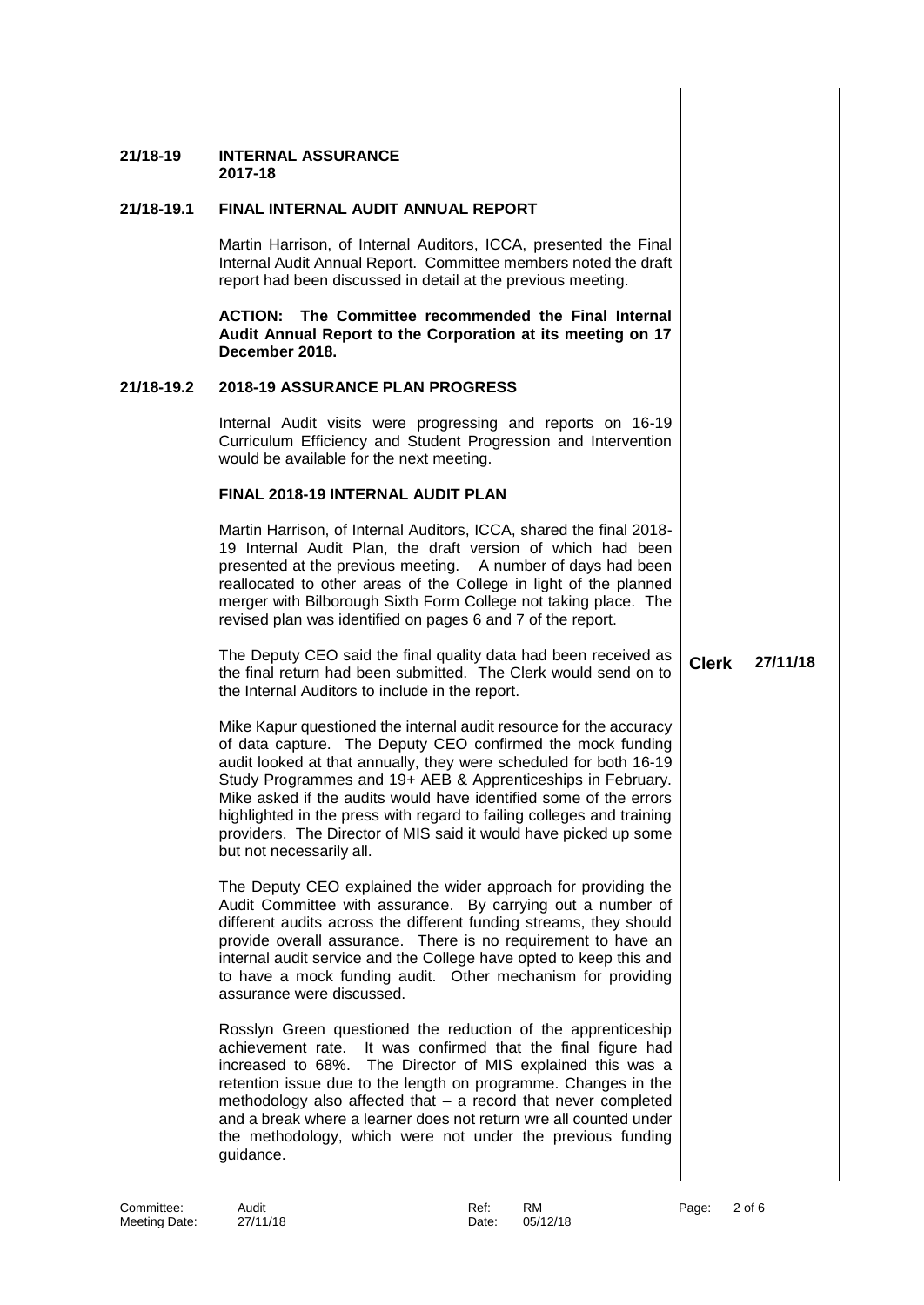|          | Martyn Marples asked if some of the learners could have moved<br>into full-time employment. It was noted this could be the case with<br>some learners. Retention and destination analysis was reported to<br>the Standards Committee.                                                                                                                                                                                                        |            |          |
|----------|----------------------------------------------------------------------------------------------------------------------------------------------------------------------------------------------------------------------------------------------------------------------------------------------------------------------------------------------------------------------------------------------------------------------------------------------|------------|----------|
| 22/18-19 | <b>EXTERNAL ASSURANCE</b>                                                                                                                                                                                                                                                                                                                                                                                                                    |            |          |
|          | 2017-18<br><b>FINANCIAL STATEMENTS AND EXTERNAL AUDIT -</b><br>$\bullet$<br><b>MANAGEMENT LETTER</b><br>$\circ$<br>REPRESENTATIONS LETTER AND COLLEGE<br>$\circ$<br><b>ACCOUNTS</b><br><b>REPRESENTATIONS LETTER AND MBS</b><br>$\circ$<br><b>ACCOUNTS</b>                                                                                                                                                                                   |            |          |
|          | Kyla Bellingall and Sam Lifford, of External Auditors, BDO,<br>presented their Audit Completions Report and discussed in detail<br>with the Committee.                                                                                                                                                                                                                                                                                       |            |          |
|          | The External Audit for the year 2017-18 was nearing completion<br>and it was reported no significant amendments had to be made.<br>They anticipated giving an unqualified opinion on the College and<br>subsidiary accounts, although the accounts had not been finalised<br>at this stage.                                                                                                                                                  |            |          |
|          | Kyla and Sam talked through their report, covering materiality and<br>subsequent audit risks, which related to revenue recognition,<br>management override, going concern and Lennartz VAT liability.                                                                                                                                                                                                                                        |            |          |
|          | A discussion point related to the enhanced pension provision which<br>had been amended following on from the assumption used against<br>the EPP calculator for the LGPS scheme.                                                                                                                                                                                                                                                              |            |          |
|          | No issues were found in relation to covenant compliance. BDO did<br>state they would expect to see any new covenants before the<br>Financial Statements were signed off.                                                                                                                                                                                                                                                                     |            |          |
|          | The Committee Chair asked if the new covenants were now in<br>place. The CFO confirmed he had received confirmation. The<br>Chair asked if the details could be sent to BDO. The CFO agreed<br>to send by the end of the day.                                                                                                                                                                                                                | <b>CFO</b> | 27/11/18 |
|          | The CFO provided an update on the current position in relation to<br>the Lennartz VAT liability. The Committee were informed of the<br>size of the liability and the penalties relating to it. BDO had<br>consulted their VAT expert who said the College's assumption of<br>possible, but not probable was a reasonable assumption. The<br>Chair commented the liability figure needed to be updated in the<br><b>Financial Statements.</b> | <b>CFO</b> | 27/11/18 |
|          | The final point of note related to the ESCROW account. This<br>wasn't recognised in the financial statements as an asset. It was<br>agreed to book this as an asset on the balance sheet once the<br>money had been received from the solicitors. Kyla explained as<br>this wasn't material to the accounts a prior year adjustment did not<br>need to be made.                                                                              |            |          |
|          | The Committee Chair summarised the historic position in relation<br>to this for those members who were not on the Board at that time.<br>Mike Kapur commented it was worth considering how such a<br>situation could be avoided in the future.                                                                                                                                                                                               |            |          |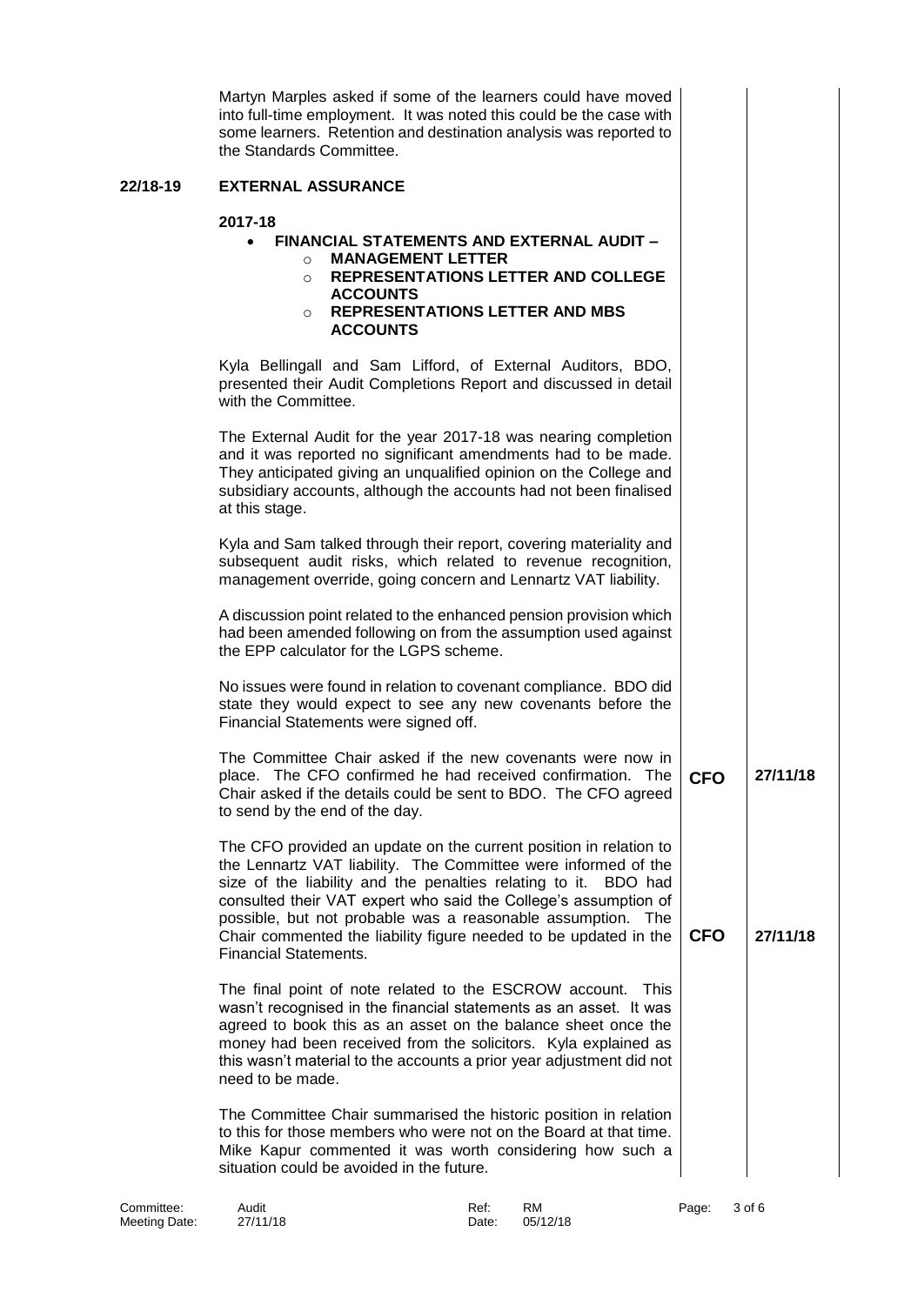|          | The DPO was asked to review the section on GDPR compliance.<br>It was agreed to send the DPO reports (covered in confidential<br>items to BDO).                                                                                                                                                                                                                        | <b>DPO</b>   | 27/11/18 |
|----------|------------------------------------------------------------------------------------------------------------------------------------------------------------------------------------------------------------------------------------------------------------------------------------------------------------------------------------------------------------------------|--------------|----------|
|          | The adjusted audit differences were discussed with a large majority<br>relating to the subsidiary company.                                                                                                                                                                                                                                                             |              |          |
|          | Summarising the Management Letter two deficiencies relating to<br>internal controls were highlighted and a follow up on the prior year<br>had taken place.                                                                                                                                                                                                             |              |          |
|          | The External Auditors informed the Committee of the outstanding<br>matters, which were reviewed by the Committee and discussed<br>with the CFO. None indicated a significant risk and the Chair asked<br>that these be resolved immediately.<br>The ESFA funding<br>reconciliation statement had not yet been received and was<br>expected the first week in December. |              |          |
|          | Sam Lifford agreed to revise the report as discussed and provide<br>an updated report to the Clerk.                                                                                                                                                                                                                                                                    | <b>SL</b>    | 30/11/18 |
|          | The Chair raised concern at the timings for receipt of the Financial<br>Statements by the Committee. He said they were not of the<br>standard expected at this stage and noted some gaps within them<br>and expressed his disappointment.                                                                                                                              |              |          |
|          | The Chair asked the reason for the delay and was informed this<br>related to a resource issue. This had held back receipt by BDO to<br>carry out their final checks.                                                                                                                                                                                                   |              |          |
|          | The External Auditors said they would have expected to be in the<br>final stages but were still carrying out basic cross checks. They did<br>indicate they could resolve quickly.                                                                                                                                                                                      |              |          |
|          | Overall, they confirmed this was a positive audit and in terms of<br>adjustments very few amendments were made with some minor<br>adjustments relating to materiality with MBS subsidiary accounts.                                                                                                                                                                    |              |          |
|          | The Committee the reviewed the draft MBS accounts. The gross<br>margin did not appear to be performing well. It was questioned<br>why the gross margin had declined. The CFO provided the<br>rationale and was asked to update the note relating to tax liability.                                                                                                     | <b>CFO</b>   | 27/11/18 |
|          | Rosslyn Green and Martyn Marples agreed to review the financial<br>statements in more detail and feedback to the CFO asap.                                                                                                                                                                                                                                             | RG/<br>MМ    | 29/11/18 |
|          | The Chair requested once the final Financial Statements had been<br>signed off by the external auditors, they be circulated to Committee<br>members to review with a view to recommending to the Corporation<br>at its meeting on 17 December 2018.                                                                                                                    | <b>Clerk</b> | 30/11/18 |
| 23/18-19 | <b>MONITORING ACTIVITY</b><br>REVIEW OF INTERNAL AND EXTERNAL<br><b>AUDIT</b><br><b>RECOMMENDATIONS</b>                                                                                                                                                                                                                                                                |              |          |
|          | Michael Ford shared the Internal and External Recommendations<br>Monitoring Report, 6 of the 18 actions had been completed. The<br>others remained on target for completion.                                                                                                                                                                                           |              |          |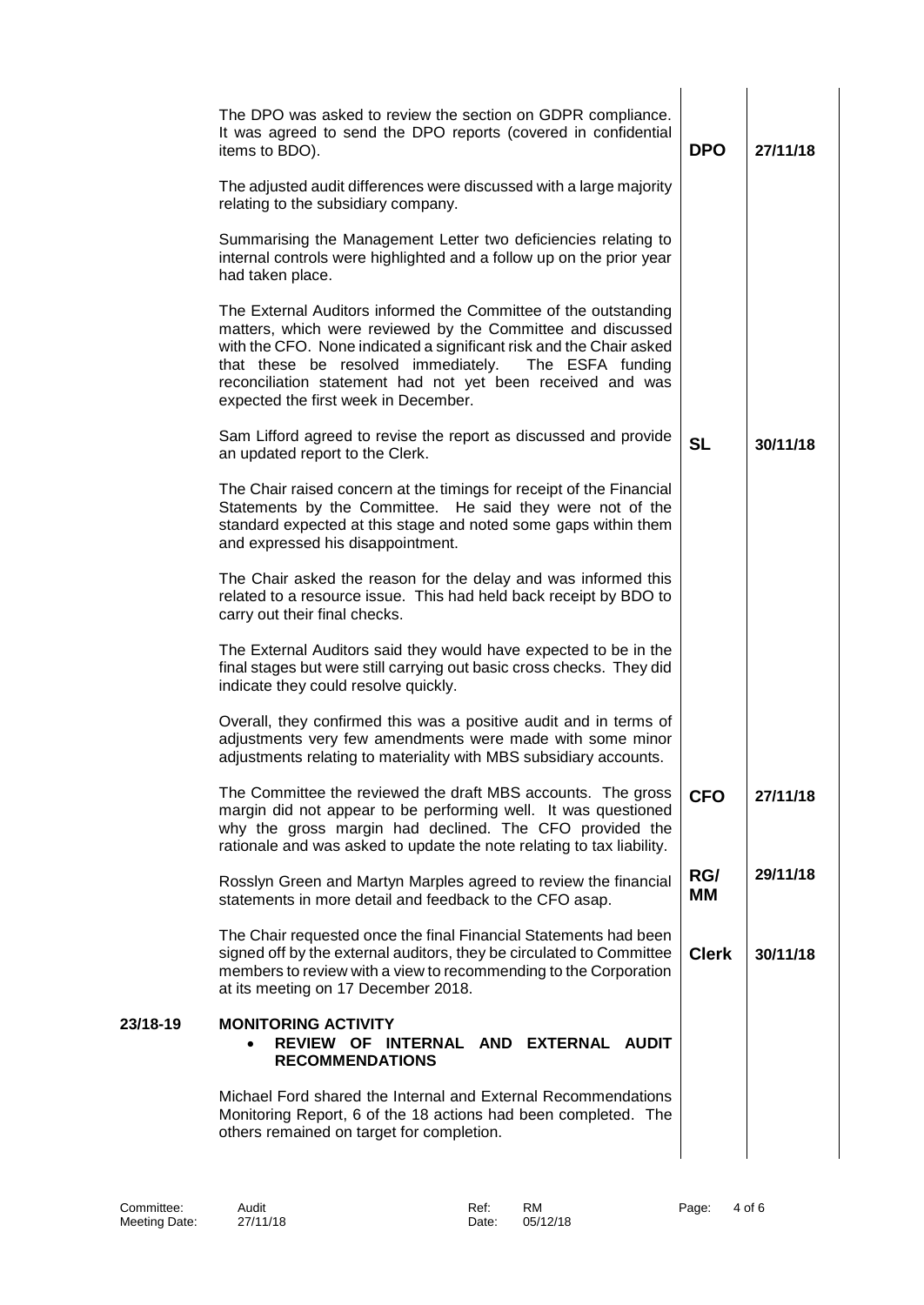|          | A further update would be provided at the next meeting when some<br>internal audit visits had been completed in for 2018-19.                                                                                                                                                                                                                        |              |          |
|----------|-----------------------------------------------------------------------------------------------------------------------------------------------------------------------------------------------------------------------------------------------------------------------------------------------------------------------------------------------------|--------------|----------|
| 24/18-19 | ANNUAL RISK MANAGEMENT REPORT                                                                                                                                                                                                                                                                                                                       |              |          |
|          | The Annual Risk Management Report was shared with Committee<br>Members and 'high' priority risks identified as detailed in the report.                                                                                                                                                                                                              |              |          |
|          | The report covered audit activity during 2017-18 and reviewed<br>those risks closed or reduced through successful implementation<br>of preventative controls.                                                                                                                                                                                       |              |          |
|          | An update was provided on litigation. There were no significant<br>safeguarding or prevent or health and safety issues to report.                                                                                                                                                                                                                   |              |          |
|          | It was noted Nick Freeman has taken up the role of Link Governor<br>for Health and Safety and had been meeting regularly with the<br>Environmental Compliance Manager.                                                                                                                                                                              |              |          |
|          | A discussion took place with regard to Risk 57 (Broomfield Hall)<br>and it was noted a detailed discussion had taken place at the H&S<br>Committee. There was more information to be included in this item<br>which was only available after the documentation for this meeting<br>had been circulated. This would be updated for the next meeting. | <b>MF</b>    | 12/03/19 |
| 25/18-19 | PUBLIC INTEREST DISCLOSURE                                                                                                                                                                                                                                                                                                                          |              |          |
|          | Committee members were informed in July 2018 via e-mail of an<br>alleged Public Interest Disclosure.                                                                                                                                                                                                                                                |              |          |
|          | A full investigation had since taken place and the Clerk outlined the<br>conclusions.                                                                                                                                                                                                                                                               |              |          |
|          | The investigation found no fraudulent activity had taken place and<br>the alleged incident related to inconsistencies in practice which had<br>been addressed.                                                                                                                                                                                      |              |          |
| 26/18-19 | AUDIT COMMITTEE ANNUAL REPORT                                                                                                                                                                                                                                                                                                                       |              |          |
|          | The Audit Committee Annual Report was summarised by the<br>Committee Chair.                                                                                                                                                                                                                                                                         |              |          |
|          | It was agreed to remove a paragraph relating to accounting<br>standards and include the updated internal audit reports which<br>would be revised and circulated following the meeting.                                                                                                                                                              | <b>Clerk</b> | 17/12/18 |
|          | APPROVED: Subject to the aforementioned revisions, the<br>Committee approved the updated Audit Committee Annual<br>Report for presentation to the Corporation.                                                                                                                                                                                      | <b>Chair</b> | 17/12/18 |
| 27/18-19 | <b>POLICY REVIEWS</b>                                                                                                                                                                                                                                                                                                                               |              |          |
|          | An annual review of the Risk Management Policy had been carried<br>The Policy had been circulated electronically to the<br>out.<br>Committee. There were no change other than migration to the new<br>Policy template. The Committee recommended for approval by the<br>Corporation.                                                                |              |          |
|          | <b>RECOMMENDED:</b><br>The Risk Management Policy was<br>recommended to Corporation for approval.                                                                                                                                                                                                                                                   |              |          |